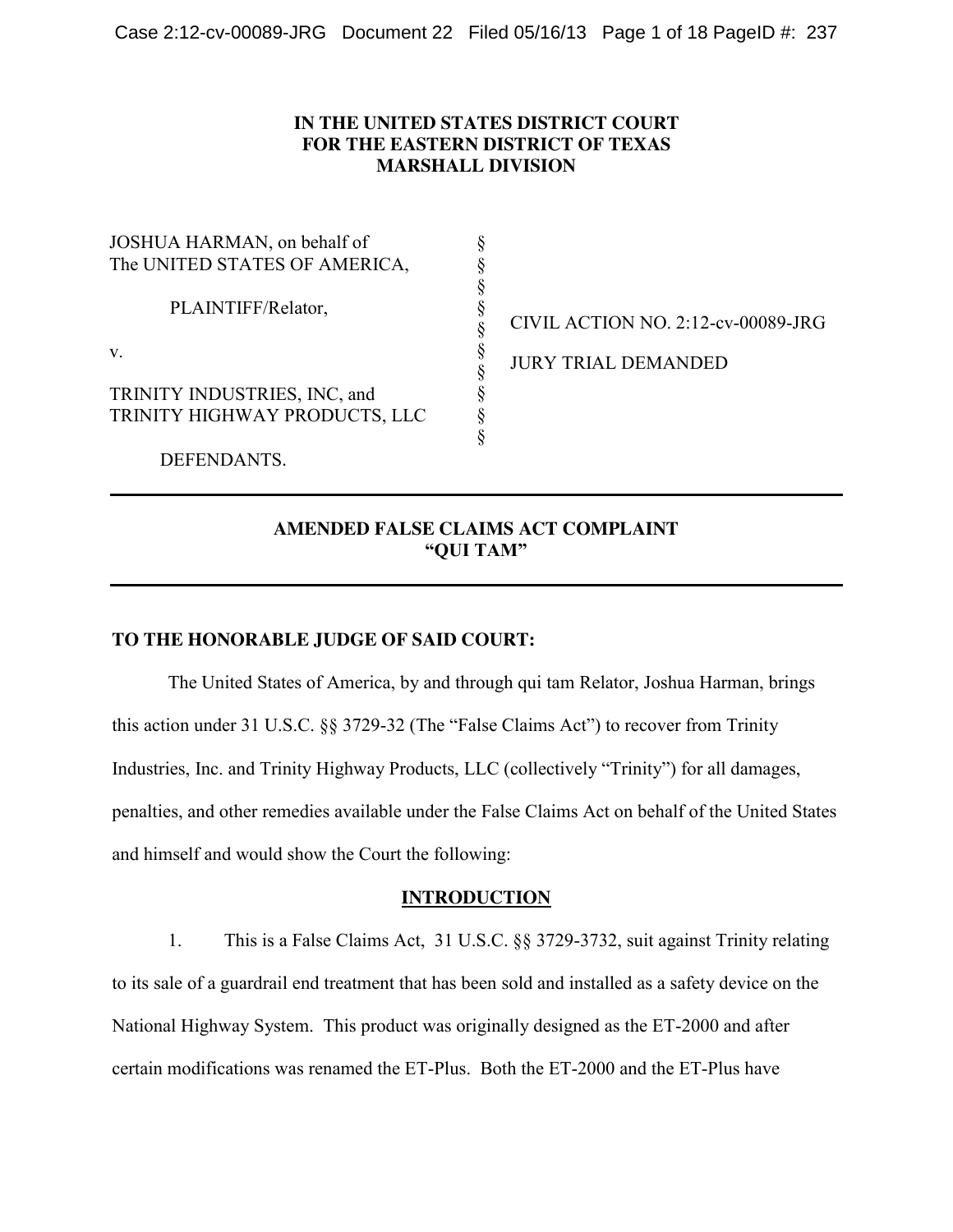received approval letters from the Federal Highway Administration ("FHWA") as eligible for federal reimbursement. Thousands of these units have been paid for, at least in part, by the United States government and installed on the nation's highways.

2. Between 2002 and 2005, Trinity made a series of changes to the design and specifications of the ET-Plus. Trinity did not disclose these modifications to the FHWA, nor seek required approval of the modified ET-Plus. Nor did Trinity properly test units that contained these changes. Instead of undertaking proper testing and seeking approval, Trinity has falsely certified that the modified ET-Plus is approved for federal reimbursement when approval has never been sought or granted for the modified unit.

3. The changes for the ET-Plus are not harmless. As addressed below, if a vehicle strikes the modified ET-Plus, the modified internal dimensions of the ET-Plus can cause the guardrail to lock in the throat of the unit, thereby causing the unit to malfunction, creating a hazard to the occupants of the vehicle and others. Several recent accidents involving the modified ET-Plus units have resulted in serious injuries and fatalities when the ET-Plus units malfunctioned.

#### **PARTIES**

4. Relator, Joshua Harman ("Harman"), is an individual and citizen of the United States of America residing in Swords Creek, Virginia.

5. Defendant Trinity Industries, Inc. is a Delaware corporation authorized to do business in Texas with its principal place of business located at 2525 N. Stemmons Freeway, Dallas, Texas 75207. Trinity Industries, Inc.'s Texas agent for service of process is CT Corp System, 350 N. St. Paul St., Suite 2900, Dallas, Texas 75201-4234.

6. Defendant Trinity Highway Products, LLC is, on information and belief, a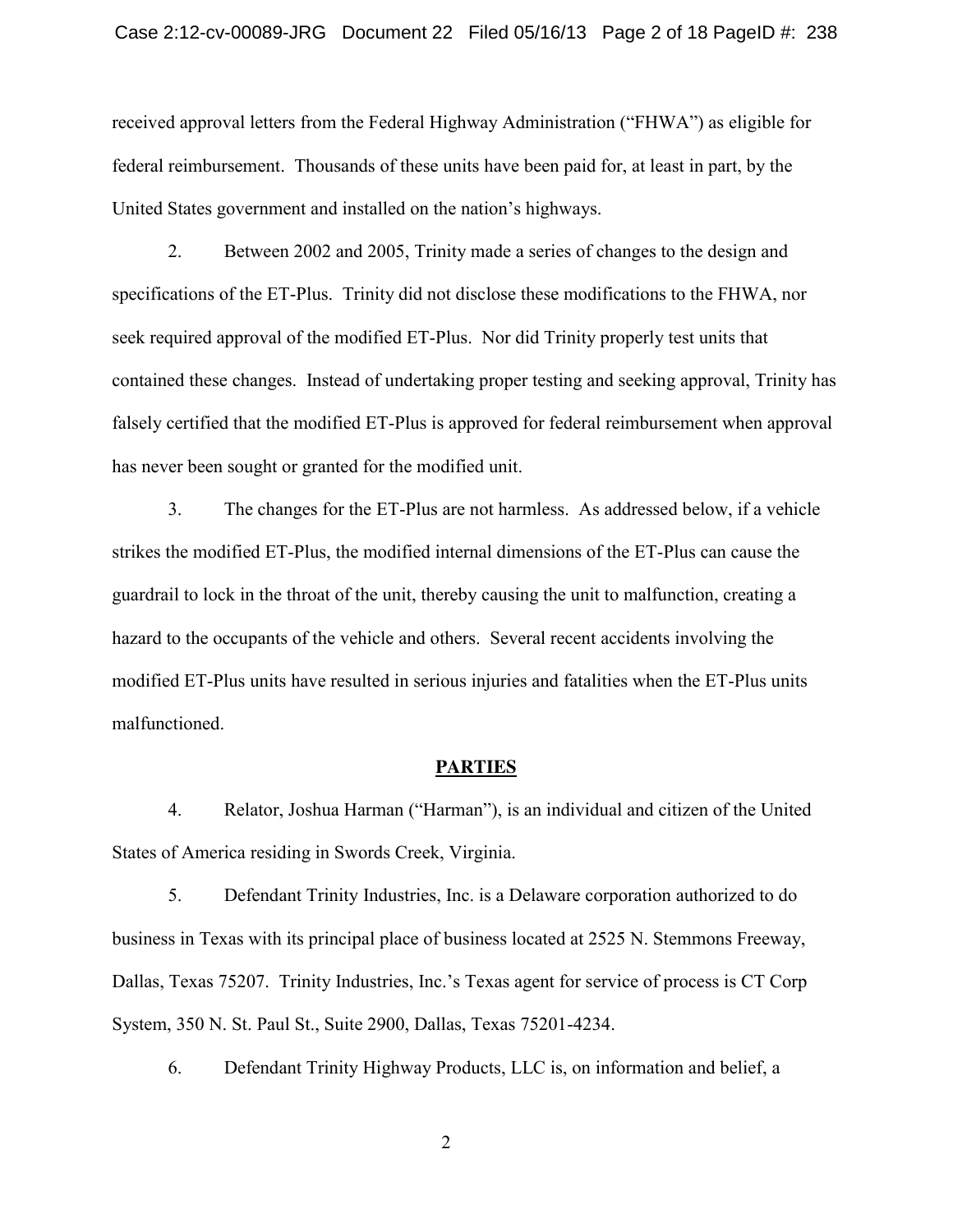Delaware limited liability company with its principal place of business at 2525 N. Stemmons Freeway, Dallas, Texas 75207. Trinity Highway Products, LLC's Texas agent for service of process is CT Corp. System, N. St. Paul St., Suite 2900, Dallas, Texas 75201-4234.

### **JURISDICTION AND VENUE**

7. This Court maintains subject matter jurisdiction over this action pursuant to 31 U.S.C. § 3732(a) (False Claims Act) and 28 U.S.C. § 1331 (Federal Question).

8. Venue is proper in this Court under 31 U.S.C. § 3732(a) because Trinity manufactures and sells guardrail systems throughout the Eastern District of Texas as well as throughout the United States.

9. Harman is the original source of and has direct and independent knowledge of all publicly disclosed information that the allegations herein are based upon. Harman has personally gathered all the documentation and photographs substantiating the allegations herein. Additionally, he has voluntarily provided all such information to the Government prior to the filing of this action.

#### **FACTS**

10. Trinity is in the business of manufacturing various highway safety and construction products for use across the United States. In particular, Trinity manufactures the ET-Plus guardrail end terminal ("ET-Plus") under an exclusive license agreement from Texas A&M University. The ET-Plus is commonly referred to as a "head" and when used in conjunction with the standard "W beam" style guardrail seen throughout the roads and highways of America is designed to absorb and dissipate the energy of a vehicular impact. Upon impact the guardrail is extruded through the head and flattened out into a ribbon, thus absorbing the majority of the errant vehicle's energy without severe impact forces that would result in life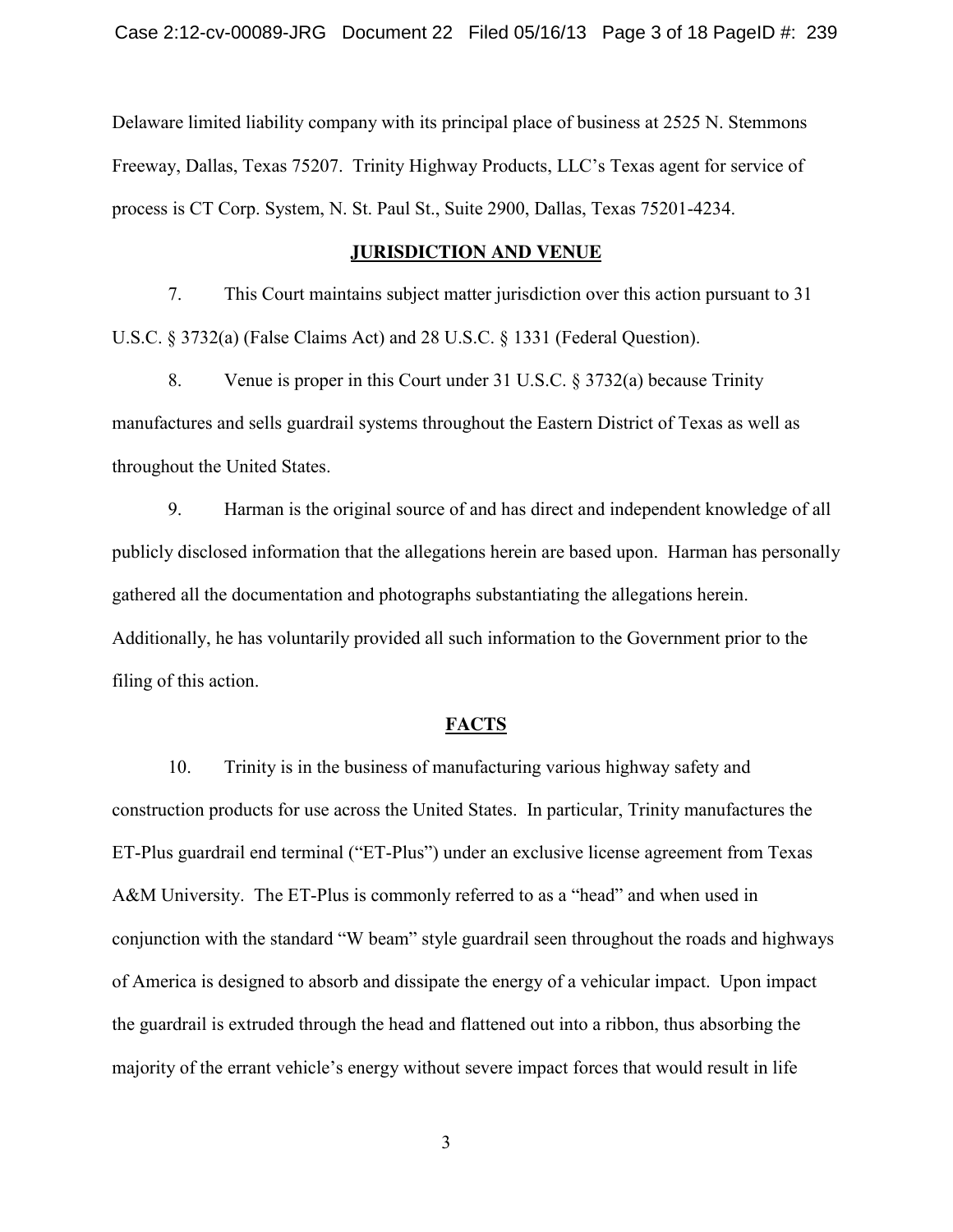threatening injuries.

11. Texas A&M University ("TAMUS") is the owner of certain patents that are embodied in the ET-Plus guardrail terminal system. TAMUS granted Trinity an exclusive license to sell the ET-Plus.

12. The original design of the subject product was a guardrail end named ET-2000. The ET-2000 was subsequently modified and renamed the ET-Plus. See **Exhibit A** pp. 3-6 (Failure Assessment of Guardrail Terminals, created by Joshua Harman). The ET-Plus, as originally designed, was approximately 80 pounds lighter than the ET-2000 and was originally approved in January, 2000 by FHWA. The original production of the ET-Plus was initially built according to the design and specifications approved by FHWA. That version of the ET-Plus was overall very successful.

13. The following pictures show the first model ET-Plus performing correctly:

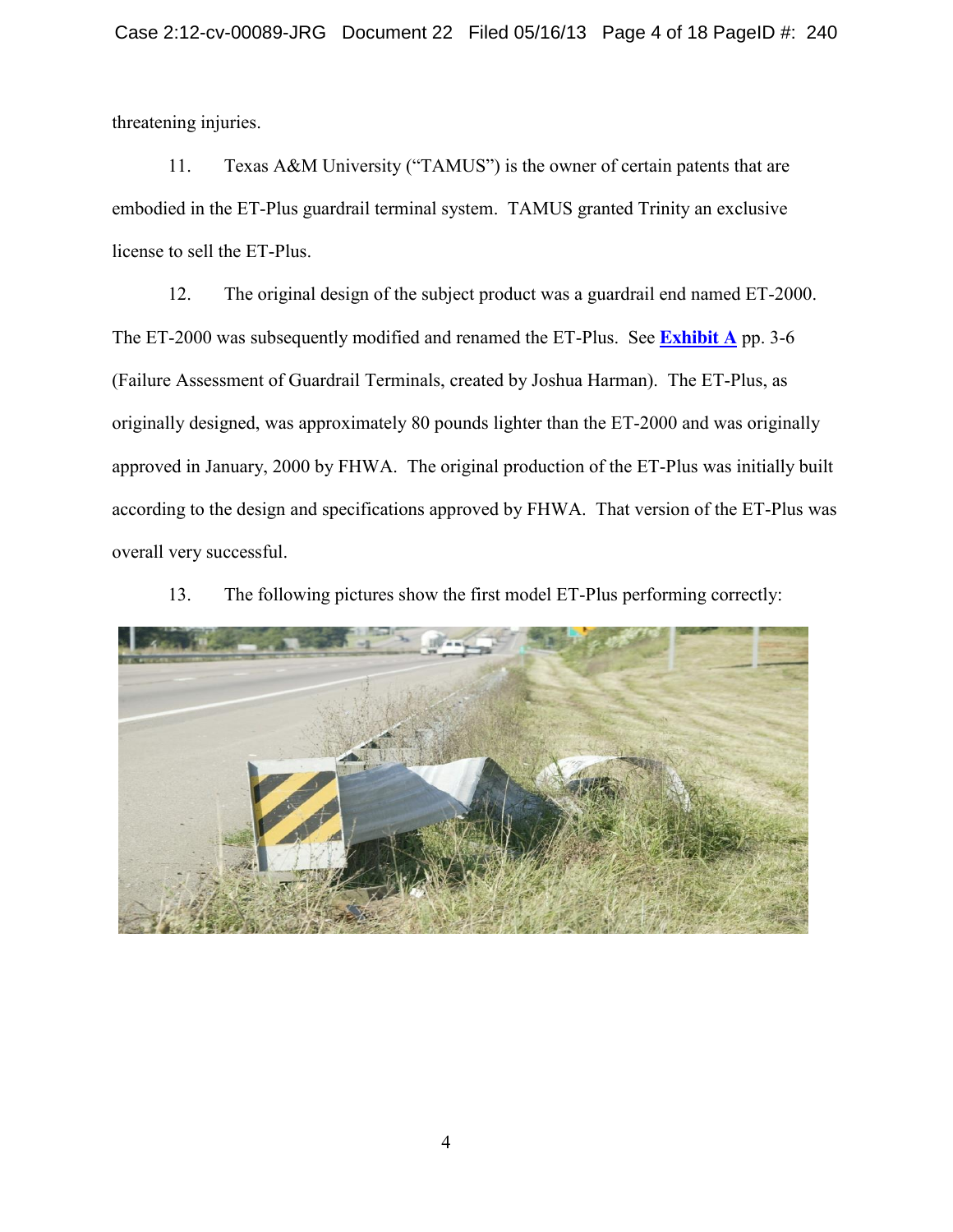

14. Between 2002 and 2005, Trinity secretly modified certain critical dimensions of the ET-Plus. As addressed below, Trinity was required to, but did not, inform FHWA of these changes, and the secretly redesigned product has never received the approvals necessary to install it on the highways of any state in the union. Despite the lack of approval, thousands of the secretly redesigned ET-Plus end terminals have been installed across the United States and in over 60 foreign countries. The secretly redesigned and unapproved ET-Plus terminals are illegal and, moreover, fail at an alarming rate, thereby killing or maiming citizens of the United States of America, including by impaling drivers and passengers with the very guardrails that were originally intended to protect them.

## **TRINITY'S SECRET PRODUCT MODIFICATIONS**

15. When Trinity obtained regulatory approval of the original ET-Plus in 2000, it was required to provide FHWA and the state Departments of Transportation with scaled drawings that showed the critical dimensions of the product. Those drawings, which Harman has confirmed through measurements of the physical product itself, show the following critical dimensions:

 $\sim$  5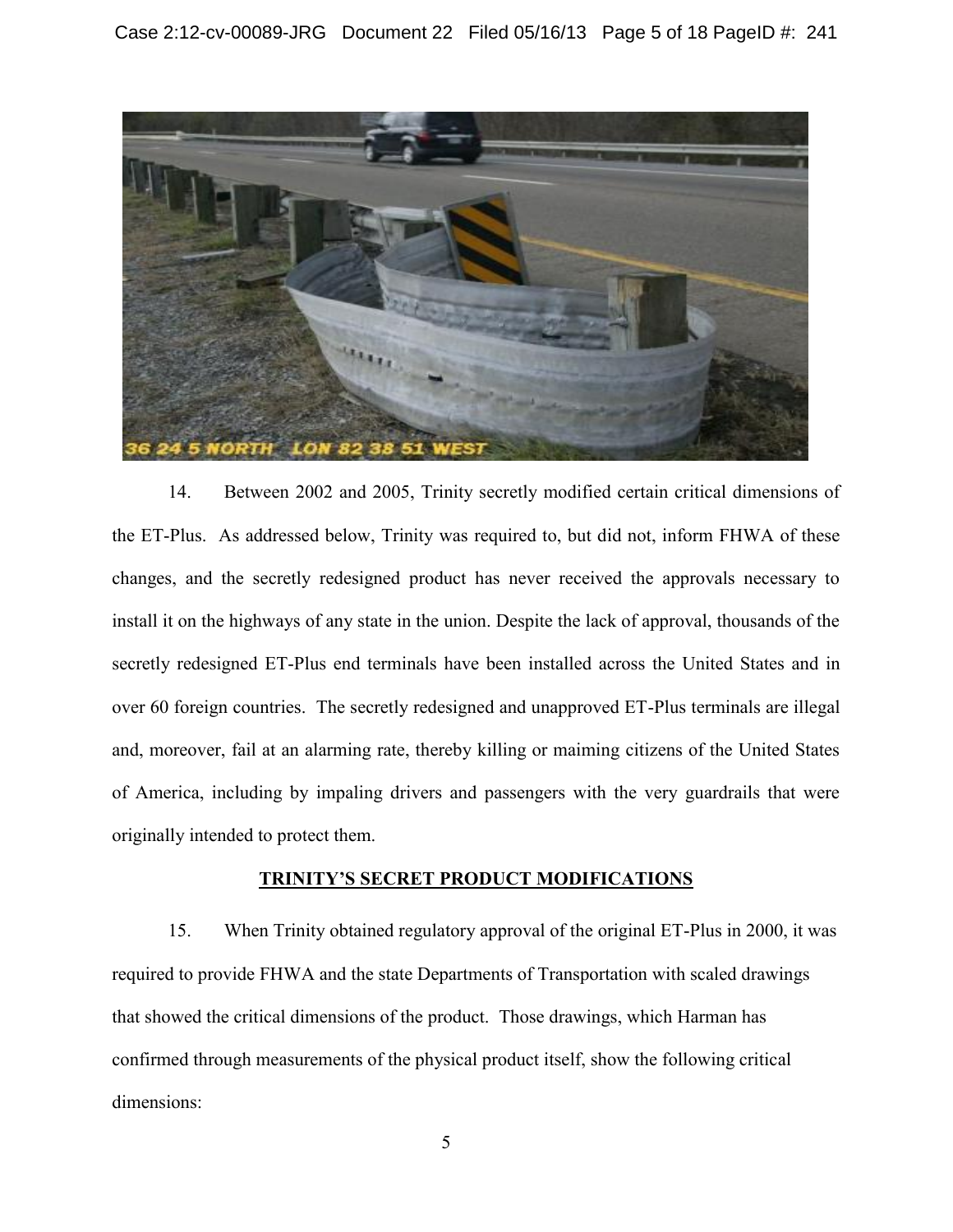|                              | 2000                            |  |
|------------------------------|---------------------------------|--|
| <b>Exit Gate</b>             | 1.3 to 1.5 inches (usually 1.5) |  |
| Feeder Channel Width         | 5 inches                        |  |
| Feeder Chute Assembly Height |                                 |  |
| a. exterior                  | $15 \frac{3}{8}$ inches         |  |
| b. interior                  | $15 \frac{3}{8}$ inches         |  |
| Feeder Chute Assembly Length | 37 inches                       |  |

Between 2002 and 2005, Trinity secretly changed each of the critical dimensions set forth above.

Based on measurement of numerous ET-Plus units, the new dimensions are: $<sup>1</sup>$ </sup>

|                              | <b>Summer of 2005</b>  |  |
|------------------------------|------------------------|--|
| <b>Exit Gate</b>             | 1.0 inches             |  |
| Feeder Channel Width         | 4 inches               |  |
| Feeder Chute Assembly Height |                        |  |
| a. exterior                  | 14 $7/8$ inches        |  |
| b. interior                  | $14\frac{3}{8}$ inches |  |
| Feeder Chute Assembly Length | 36 1/4 inches          |  |

16. Although required to do so, Trinity never sought approval for the secretly redesigned ET-Plus or provided scaled drawings of the modified unit to the FHWA. To date, Trinity has only provided to the FHWA one drawing of a purportedly redesigned unit that shows a four inch feeder channel; however, that drawing lacks the detail necessary for it to be effectively used and is not scalable as required by FHWA policies.

17. The problem with the ET-Plus as modified in 2005 is that the guardrail does not feed properly through the chute due to the reduced area/dimensions of the feeder chute itself. This causes the guardrail to "throat lock" in the head during impact. Once throat locked, the energy of the crash is diverted elsewhere usually causing the guardrail to double over on itself or protrude through the crashing vehicle.

<sup>&</sup>lt;sup>1</sup> Based on Harman's measurement of various ET-Plus units, there may be slight variations in the dimensions of the post-modified ET-Plus; the point is, however, these units all have critical dimensions that are *smaller* than the ET-Plus unit that was tested and approved and these smaller dimensions cause the product to malfunction as more fully described herein.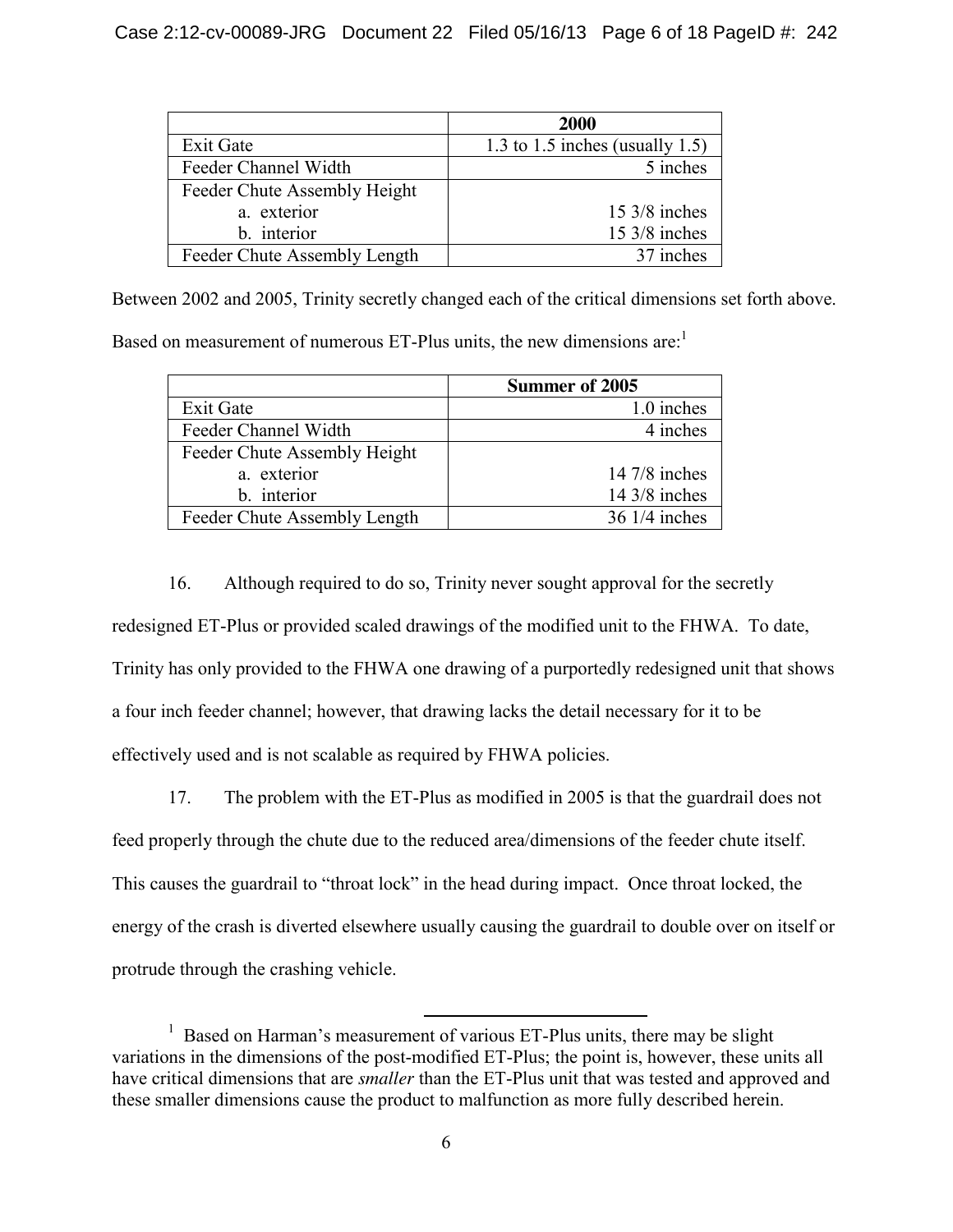### Case 2:12-cv-00089-JRG Document 22 Filed 05/16/13 Page 7 of 18 PageID #: 243

18. Based on the information and testimony that was made available in certain patent litigation filed in the Eastern District of Virginia as well as Harman's investigation, the following timeline regarding the modifications to the ET-Plus have become known.

19. Sometime between January and May 2005, Steve Brown (then president of Trinity Highway Products) asked Wade Malizia (then manager of Trinity plant 31 in Girard, Ohio) to make an ET-Plus prototype using 4-inch wide feeder channels. Mr. Malizia in turn delegated the task to the plant 31 welding shop. The welders attached 4-inch wide feeder channels to the standard extruder throat unit that Trinity had used since approval in January 2000. No engineer was involved in the process to assure that the critical dimensions of the original tested product were maintained.

20. Trinity shipped the prototype to the Texas A&M Transportation Institute in April or May 2005. As discussed in greater detail below, this prototype was not treated as either a new unit or as a modification of an existing unit. The modifications were not disclosed to the FHWA. Moreover, the prototype was not fully tested pursuant to National Cooperative Highway Research Program Report 350 ("NCHRP 350"), and the modifications were not disclosed pursuant FHWA's protocols.

21. Trinity did not comply with even one requirement for a new or modified unit. In July 2005, Trinity made a submission to the FHWA specifying eight (8) changes that were made to the ET-Plus system. However, not one change to the internal or external dimensions of the extruder head was revealed in that submission.

22. In 2005, Trinity began shipping to customers ET-Plus units that were significantly different than the unit that received federal approval.

23. In addition to the change to the width of the feeder channels from 5 to 4 inches,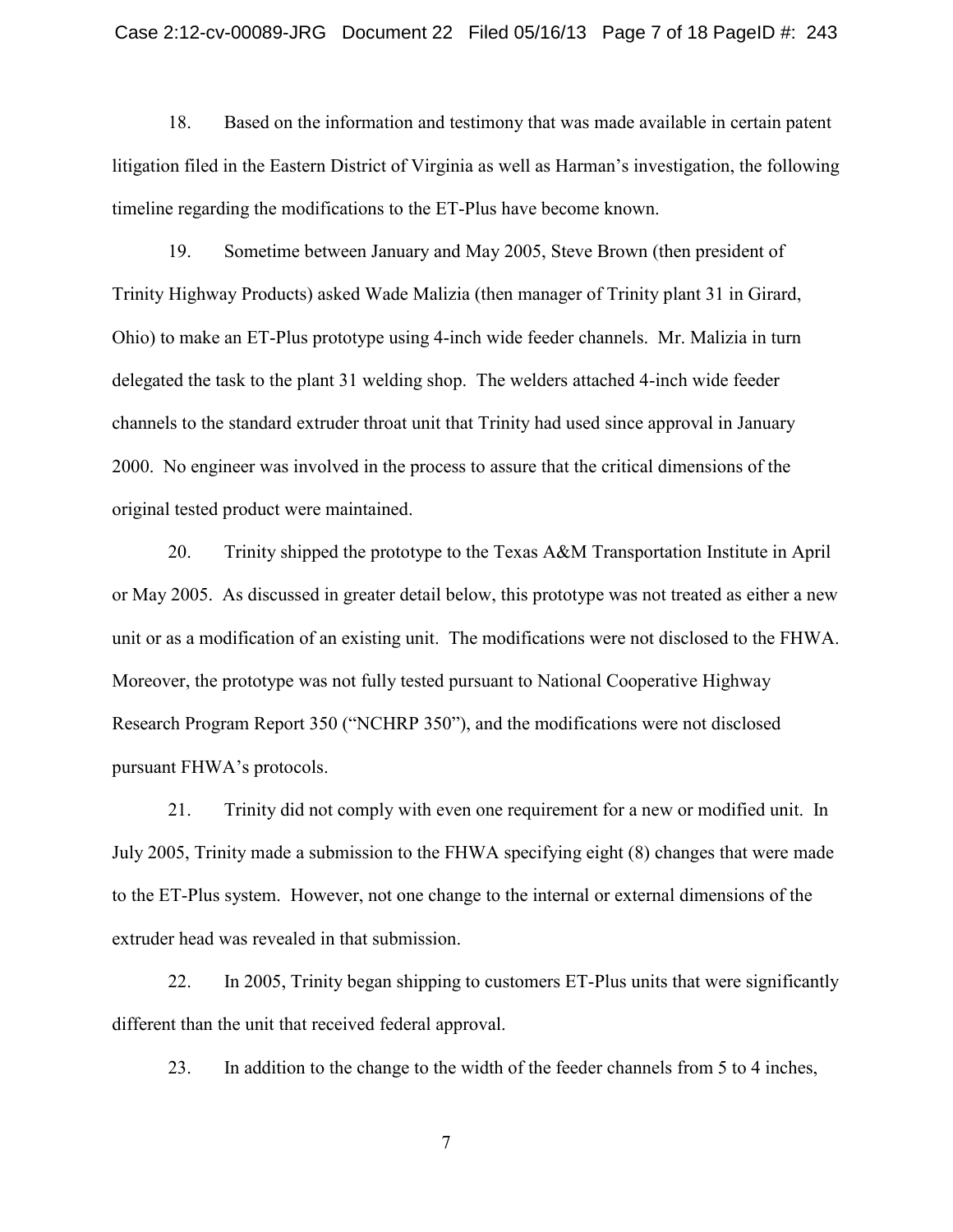Trinity made, *inter alia*, the following additional changes: According to a drawing of the Feeder Chute Assembly created on May 31, 2005, Trinity inserted the channels approximately 3/4 inch into the extruder throat which had the effect of reducing the height of the Feeder Chute Assembly by approximately 3/8 inches because of the thickness of the metal of the Feeder Channel. In making this change Trinity also changed the type of weld used to connect two critical pieces of the unit. The original weld resulted in a flush fit; the new weld caused the thickness of the metal of the channel to intrude into the roof and floor space of the extruder chamber. Trinity also reduced the height of the Feeder Chute Assembly by an additional 1/8 inch. The effect of these changes on the exterior dimensions had an even more pronounced effect on the internal dimensions because the steel feeder channels are parallel and by inserting them into the tapered roof and floor, they lost the benefit of the widest part of the tapered roof and floor. Ultimately, these changes resulted in a 1 inch reduction of the internal height of the extruder channel. On July 6, 2005, Trinity shortened the length of the Feeder Chute Assembly by 3/4 inch in an attempt to reduce scrap that resulted from production and reduce costs.

24. On information and belief, the 2005 changes to the ET-Plus, including the changes to the dimensions of the unit as well as the type of weld used to build the unit reduced Trinity's costs to manufacture the ET-Plus. Moreover, after an accident, the most expensive part of the ET-Plus, the Extruder Head, could often be re-used on the unit as originally designed. After Trinity's unreported changes to the ET-Plus in 2005, and on information and belief, the heads cannot be re-used as regularly or easily after an accident, thereby requiring the federal and/or state highway authorities/entities to purchase new ET-Plus units as replacements.

### **FHWA REGULATION OF THE ET-PLUS**

25. The ET-Plus, along with other products used on the National Highway System,

8 and 20 and 20 and 20 and 20 and 20 and 20 and 20 and 20 and 20 and 20 and 20 and 20 and 20 and 20 and 20 and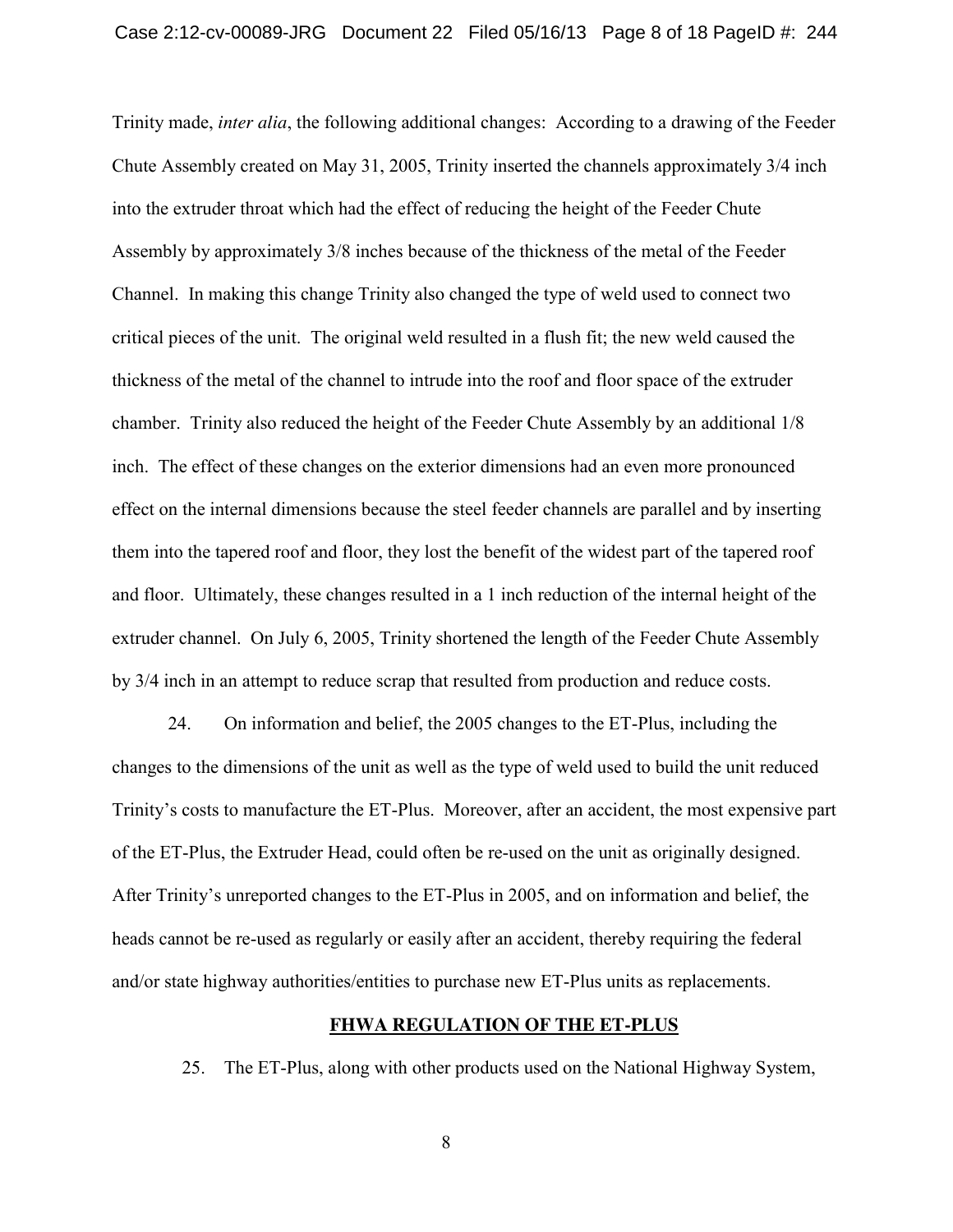must undergo rigorous testing to determine crashworthiness before the product may be placed on the National Highway System. The Federal Highway Administration ("FHWA"), a division of the Department of Transportation, is charged along with other state and federal agencies with establishing the crashworthiness criteria for products such as the ET-Plus. Between 1998 and 2010, new highway safety features were required to be tested according to the NCHRP 350. $2$ NCHRP 350 provides detailed requirements regarding almost every parameter of the required tests including, inter alia, how the tests are to be performed, requirements for test vehicles, test conditions, and the data to be collected.

26. Not only are the required tests strictly regimented, the materials that must be submitted for approval are also expressly defined by the FHWA. Submissions that a highway feature is crashworthy and acceptable for use on the National Highway System: "must fully identify: a) the feature(s) tested; b) the conditions and results of the testing; and, if acceptance is being sought for any variations in design or construction details or procedures from those covered in the documentation of the testing of the feature, c) the complete design, construction, and installation details and specifications for the version(s) of the feature for which acceptance is being sought."<sup>3</sup> FHWA also explicitly requires two copies of a "high quality, reproducible, letter-size, engineering drawing or set of drawings showing all pertinent details and installation requirements of the version(s) of the feature for which acceptance is being sought are to be included with the request for acceptance." *Id.*

<sup>&</sup>lt;sup>2</sup> After January 1, 2011 new highway safety features were evaluated according to the American Association of State Highway and Transportation Officials' Manual for Assessing Safety Hardware ("MASH"); however, equipment that had previously been approved pursuant to NCHRP was not required to be retested or certified.

<sup>&</sup>lt;sup>3</sup> Background and Guidance on Requesting Federal Highway Administration Acceptance of Highway Safety Feature attached to FHWA's Policy Memo: Identifying Acceptable Highway Safety Features available at http://www.fhwa.dot.gov/legsregs/directives/policy/ra.htm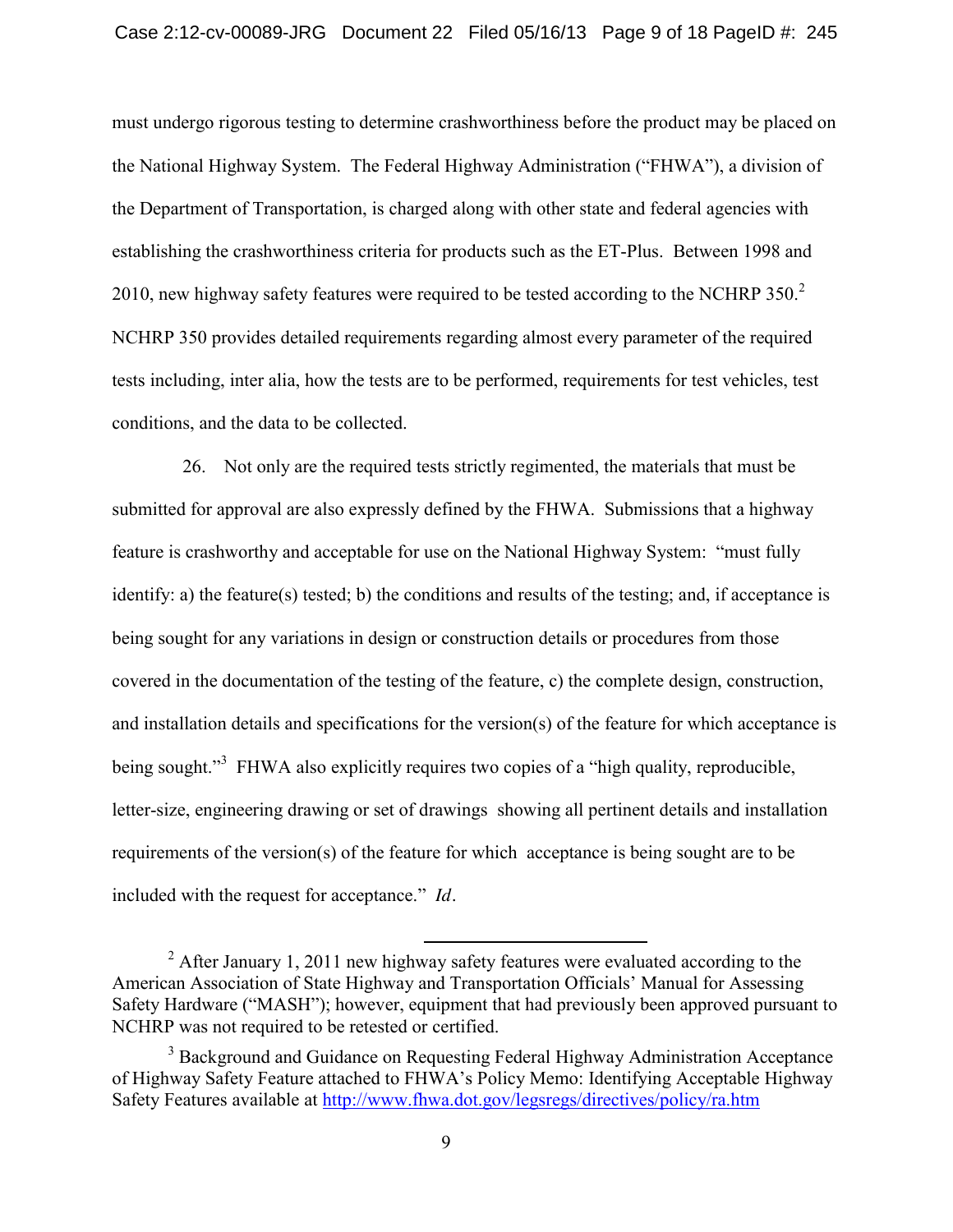27. Once a product is approved for use on the highways its design specifications cannot be altered without additional testing and approval, which must be granted prior to the modified product being used on the National Highway System. The FHWA has established three categories of changes for equipment that already has FHWA approval and a specific means to demonstrate that the new hardware is acceptable: (1) Significant modifications require additional testing pursuant to NCHRP 350 or MASH standards; (2) Non-Significant modifications where the "Effect is Uncertain" require finite element analysis acceptable under NCHRP 179 and validation of that analysis; and (3) Non-significant modifications where the "Effect is Positive or Inconsequential" require a certification by a registered professional engineer that the change has no adverse effect on crash test performance as well as an engineering report of the original crash testing and the expected effects of the modifications. *See* FHWA policy: Federal Aid Reimbursement Eligibility Process available at

http://safety.fhwa.dot.gov/roadway\_dept/policy\_guide/road\_hardware/acceptprocess/#s2b

28. To ensure compliance with its requirements, FHWA's policy is to revoke acceptance if misrepresentations are made by the developer: "Any deliberate misrepresentation or withholding of the conditions of FHWA's acceptance of a feature by the supplier of a feature will be cause for withdrawal of acceptance." Background and Guidance on Requesting Federal Highway Administration Acceptance of Highway Safety Features.

http://www.fhwa.dot.gov/legsregs/directives/policy/ra.htm

## **TRINITY'S FRAUD ON FHWA AND THE PUBLIC**

29. As addressed above, FHWA regulations require that a manufacturer of highway safety products sell the same product as that for which approval was sought and granted. Any modification, even one expected to have a positive effect on the product, requires additional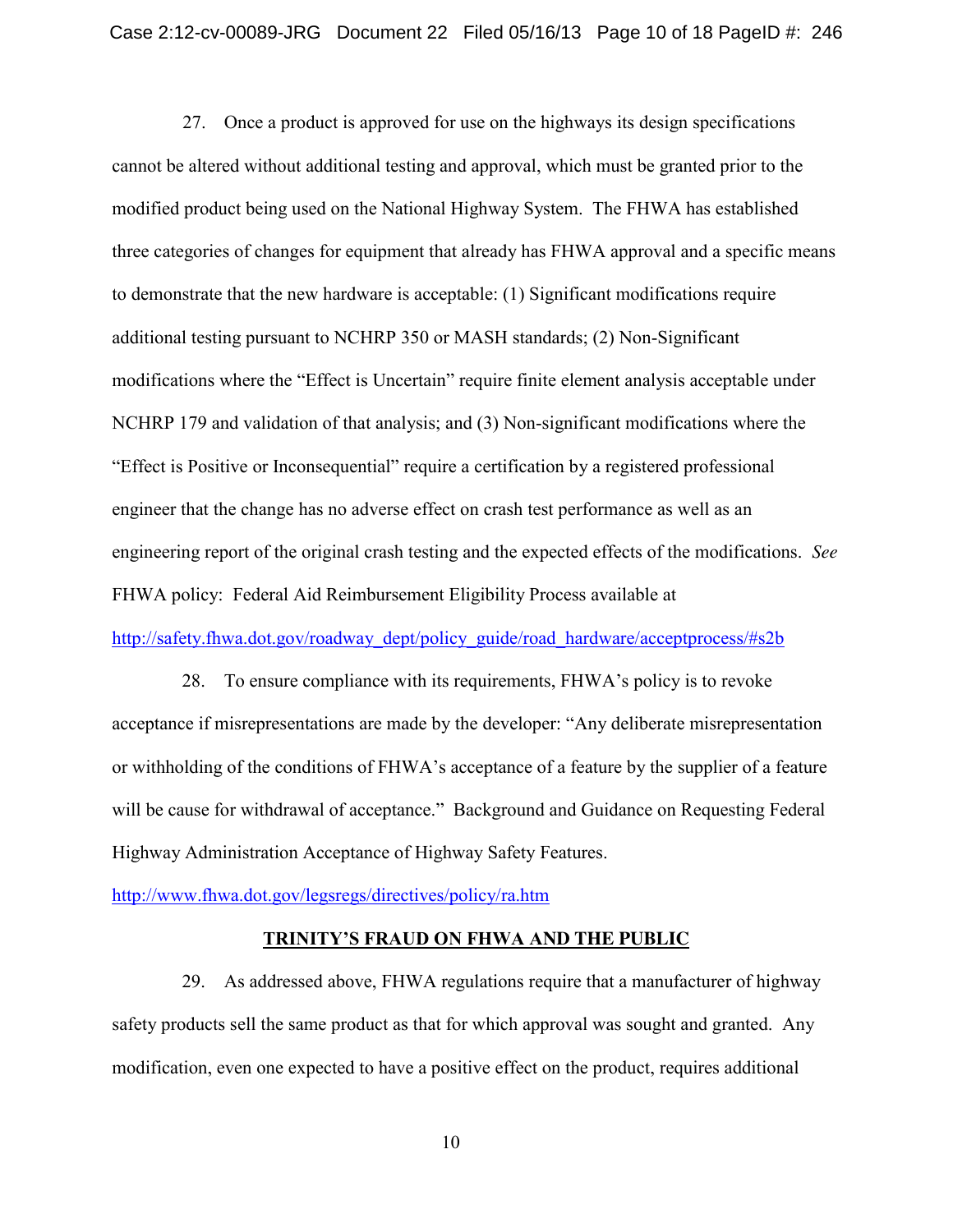submissions to the FHWA**.** Trinity's modifications, however, not only remain unsubmitted, but do not have a positive effect on the ET-Plus. Instead, those changes are significant and would have, if disclosed by Trinity, required additional testing pursuant to NCHRP 350 standards. Trinity did not perform that testing and fraudulently concealed the series of modifications it made on the ET-Plus.<sup>4</sup>

30. Manufacturers, such as Trinity, are not merely required to sell the same product as that for which approval was granted, they are also required to certify this fact to buyers. The FHWA standard approval letter states that the following provision applies:

> You will be expected to certify to potential users that the hardware furnished has essentially the same chemistry, mechanical properties, and geometry as that submitted for acceptance.

Trinity received this very language in FHWA's March 15, 2010 approval letter CC-12Q in response to a separate modification to the ET-Plus for which it sought approval. In selling the ET-Plus after the secret modifications, Trinity has provided false certifications that its units are the same as those approved by the FHWA.

31. After the existence and sale of the unapproved version was brought to the FHWA's attention by Mr. Harman in January 2012, Trinity scheduled a meeting with Mr. Nicholas Artimovich of FHWA's Office of Engineering. At that February 14, 2012 meeting, Trinity admitted for the first time that they had, indeed, shrunk the width of the ET-Plus' feeder channels from 5 inches to 4 inches; however, they failed to tell Mr. Artimovich that they had also shrunk the interior vertical clearance of the feeder chute by approximately 1 inch. They further failed to tell Mr. Artimovich that they had also shrunk the ET-Plus' exit gate by approximately

<sup>&</sup>lt;sup>4</sup> Trinity also did not seek approval for any variations of design that would have required Trinity to submit "complete design, construction, and installation details and specifications for the version(s) of the feature for which acceptance is being sought." Background and Guidance on Requesting Federal Highway Administration Acceptance of Highway Safety Feature, *supra.*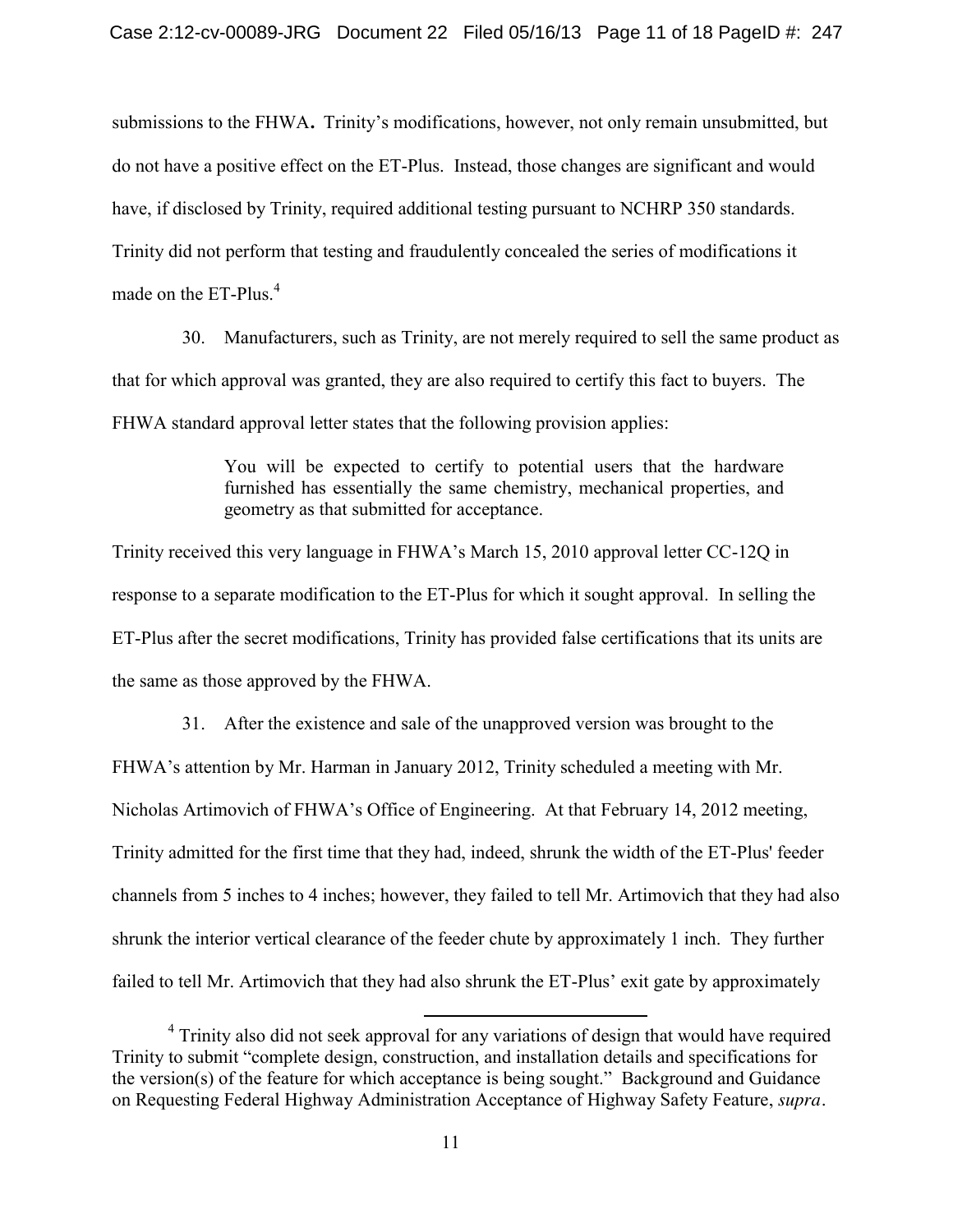one half inch resulting in a 33% decrease. Not surprisingly, Trinity did not give Mr. Artimovich scaled drawings of the secretly changed ET-Plus. The drawings would have shown the extensive, additional changes.

32. In the February 14, 2012 meeting with Mr. Artimovich, and focusing solely on the change to the 4 inch feeder chute, Trinity represented that the secretly changed ET-Plus was tested successfully on May 27, 2005. On February 28, 2012, Brian Smith submitted to the FHWA the test results purportedly corresponding to the May 27, 2005 test along with other materials to perpetuate the falsehood that the unit tested and approved was the same as the unit Trinity had sold for the previous seven years. In reliance on Trinity's and TAMUS' continuing misrepresentations, the FHWA has continued to approve the use of the ET-Plus on the National Highway System and continued to permit that unit to qualify for Federal reimbursement.

33. Trinity's representation to FHWA that the modified ET-Plus unit was properly tested on May 27, 2005 was itself a blatant misrepresentation for several reasons. First, the 4 inch prototype purportedly tested on that date was a one-off unit built by Trinity's welders without guidance or supervision of any designer or engineer and without a plan or drawing of what the welders should build or what they did build. Second, even assuming the unit tested on May 27, 2005 had 4 inch wide feeder channels as claimed, Trinity made substantial changes to the design of the modified ET-Plus *after* the May 27, 2005 test, such that the versions Trinity began selling in the fourth quarter of 2005 necessarily had different specifications and geometry than the unit that was crash tested. Third, the May 27, 2005 test was not designed to see if the modified ET-Plus could properly withstand vehicle impact. Instead, that test was designed to establish that the ET-Plus would work in conjunction with a 31 inch high guardrail system.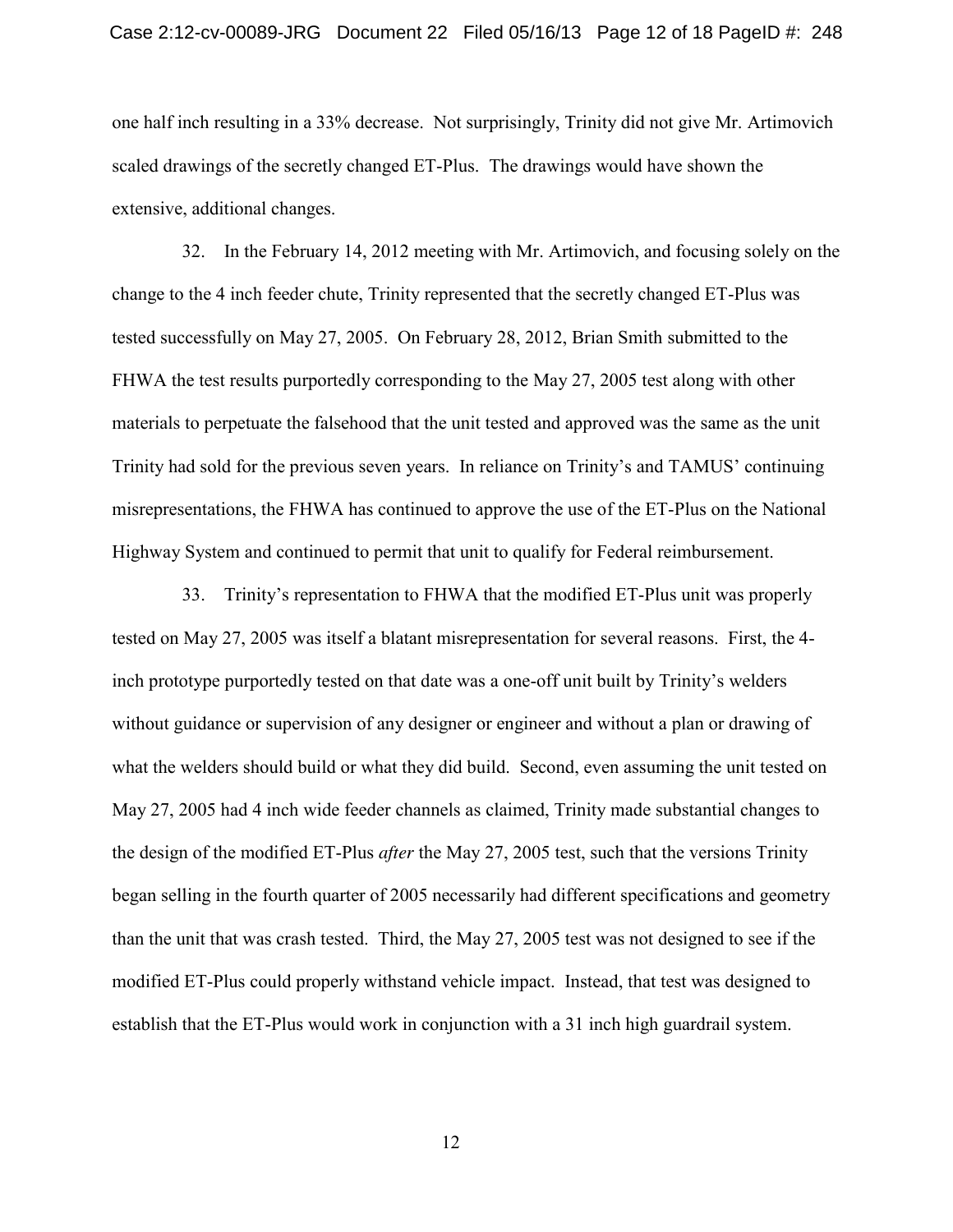## **TRINITY'S FRAUDULENT COVER UP**

34. After TAMUS and Trinity sued Harman's companies for infringement of the ET-

Plus patents, Harman began investigating the ET-Plus. He discovered over time the secret, unapproved changes that TAMUS and/or Trinity had made. Mr. Artimovich confirmed in a deposition in the patent case that he was unaware of the multiple secret changes Trinity had made to the ET-Plus until informed of those changes by Mr. Harman in January 2012.

35. To recap, the changes in dimensions are: $5$ 

|                              | 2000                    | <b>Summer of 2005</b>   |
|------------------------------|-------------------------|-------------------------|
| Exit Gate inches             | $1.3$ to $1.5$ inches   | 1.0 inches              |
| Feeder Channel Width inches  | 5 inches                | 4 inches                |
| Feeder Chute Assembly Height |                         |                         |
| a. exterior                  | $15 \frac{3}{8}$ inches | 14 $7/8$ inches         |
| b. interior                  | $15 \frac{3}{8}$ inches | $14 \frac{3}{8}$ inches |
| Feeder Chute Assembly Length | 37 inches               | 36 1/4 inches           |

36. To date the ET-Plus continues to be sold in the United States, based on Trinity's representations that the ET-Plus is federally approved. That representation is false.

37. Harman has made a concerted effort to bring awareness to this issue to relevant public officials. Specifically, over the past year Harman has had numerous contacts with state and federal highway safety officials. Additionally, at the 2012 American Traffic Safety Services Association's annual convention, Harman provided a summary presentation of the facts herein to the state highway officials from New Hampshire, California, Florida, Oklahoma, North Carolina, Pennsylvania, and Mississippi.

## **TRINITY'S FALSE CERTIFICATIONS AND CLAIMS**

38. On information and belief, every time Trinity sold the ET-Plus after the secret 2005 modifications, it necessarily provided a false certification that ET-Plus conformed to the

<sup>&</sup>lt;sup>5</sup> As addressed, *supra*, there may be slight variations in the critical dimensions of the post-modification ET-Plus units.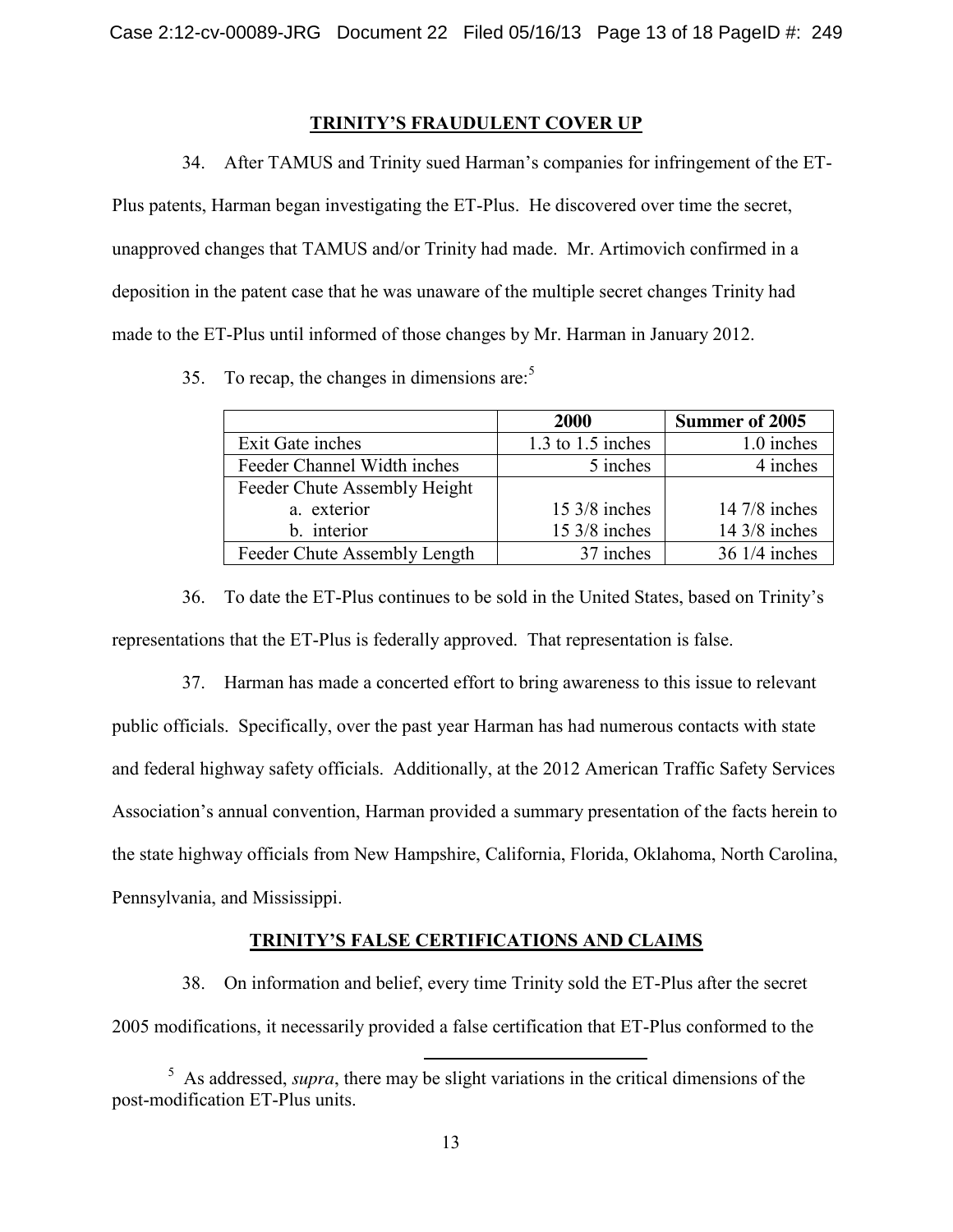unit that had been approved by the FHWA. Those certifications--made to every state--were required for the contractor-purchasers that would forward those certifications as part of their invoice in order to be entitled to payment from state or federal authorities. In the case of purchasers paid in the first instance by state authorities, the states would forward the certifications or provide their own certifications that the roadside hardware was in compliance with or approved by the FHWA for reimbursement by the U.S. government. Since 2005, thousands of dangerous and unapproved ET-Plus heads have been passed off by Trinity as approved by the FHWA and eligible for federal reimbursement to purchasers, state authorities and, ultimately, the Federal government.

39. Without Trinity's false certifications, the purchasers would not have purchased the ET-Plus heads, and state and federal governments would not have relied on those certifications and approved either payment or reimbursement for those ET-Plus heads.

### **CAUSE OF ACTION**

### *Violations of the False Claims Act*

40. Harman incorporates and re-alleges all of the foregoing allegations herein.

41. Based upon the acts described above, Defendants knowingly violated one or more of the following:

- a. Knowingly presented, or caused to be presented, a false or fraudulent claim for payment or approval;
- b. Knowingly made, used, or caused to be made or used, a false record or statement to get a false or fraudulent claim paid or approved by the Government.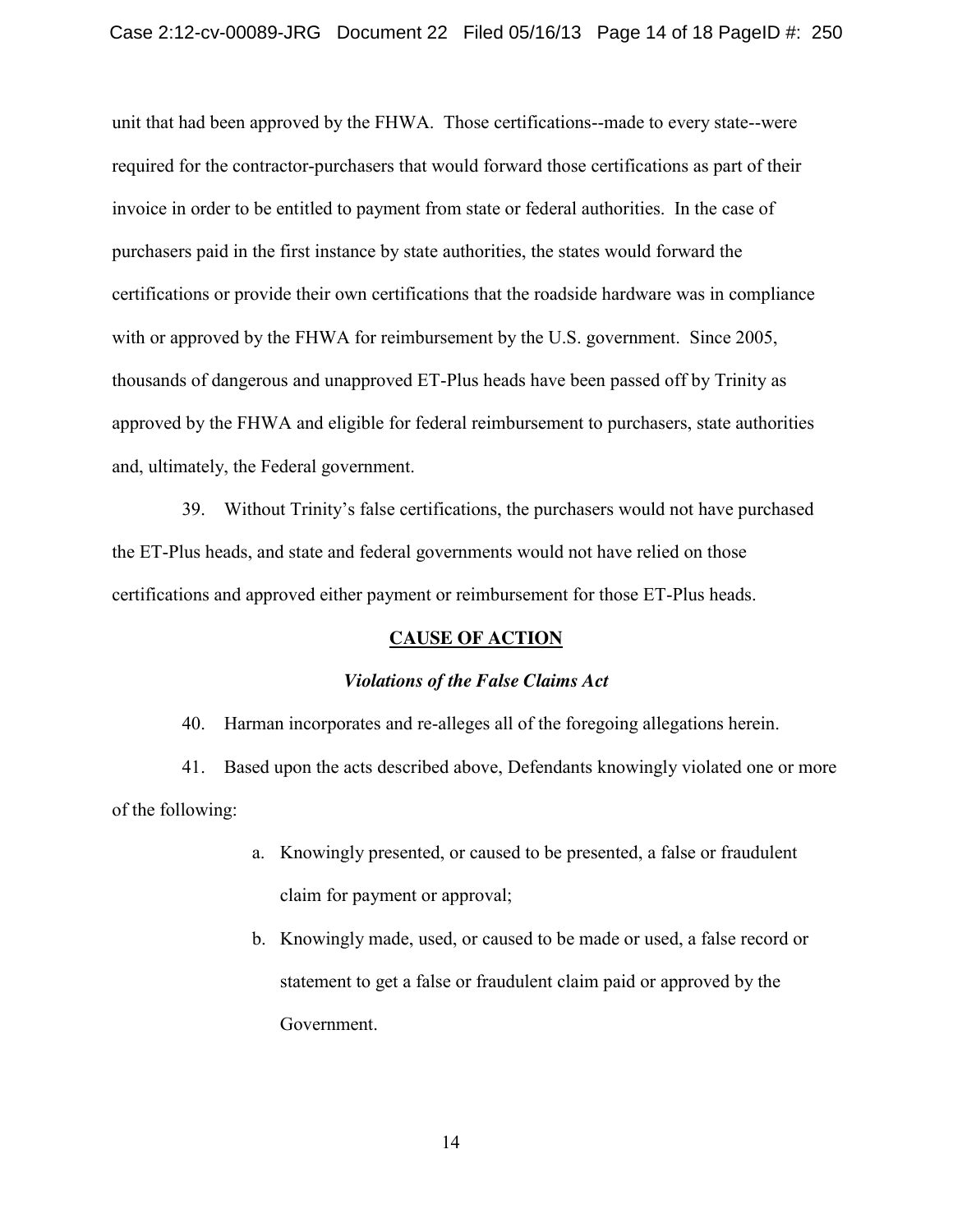42. The United States, unaware of the falsity of these claims, records, and statements made by the Defendants, and in reliance on the accuracy thereof, paid money to Defendants and/or various highway contractors for the fraudulent claims either directly or through payments made to the various States under the Federal Aid Highway Program.

43. The United States and the general public have been damaged as a result of Defendants' violations of the False Claims Act and a highly dangerous situation continues to exist.

#### **PRAYER**

44. For the reasons set forth above, Harman, on behalf of the United States, respectfully requests this Court to find that Defendants have damaged the United States Government as a result of its conduct under the False Claims Act. Harman prays that judgment enter against Defendants for all applicable damages, including but not limited to the following:

- a. Three times the actual damages suffered by the United States including an amount sufficient to cover the cost to recall and replace every defective guardrail product of Defendants placed on the public roadways of the United States.
- b. Civil Penalties for each and every false claim submitted by Trinity for payment or approval.
- c. Relator seeks a fair and reasonable amount of any award for his contribution to the Government's investigation and recovery pursuant to 31 U.S.C. §§ 3730(b) and (d) of the False Claims Act.
- d. Attorney's fees and costs awarded to Relator.
- e. Pre-judgment and post judgment interest.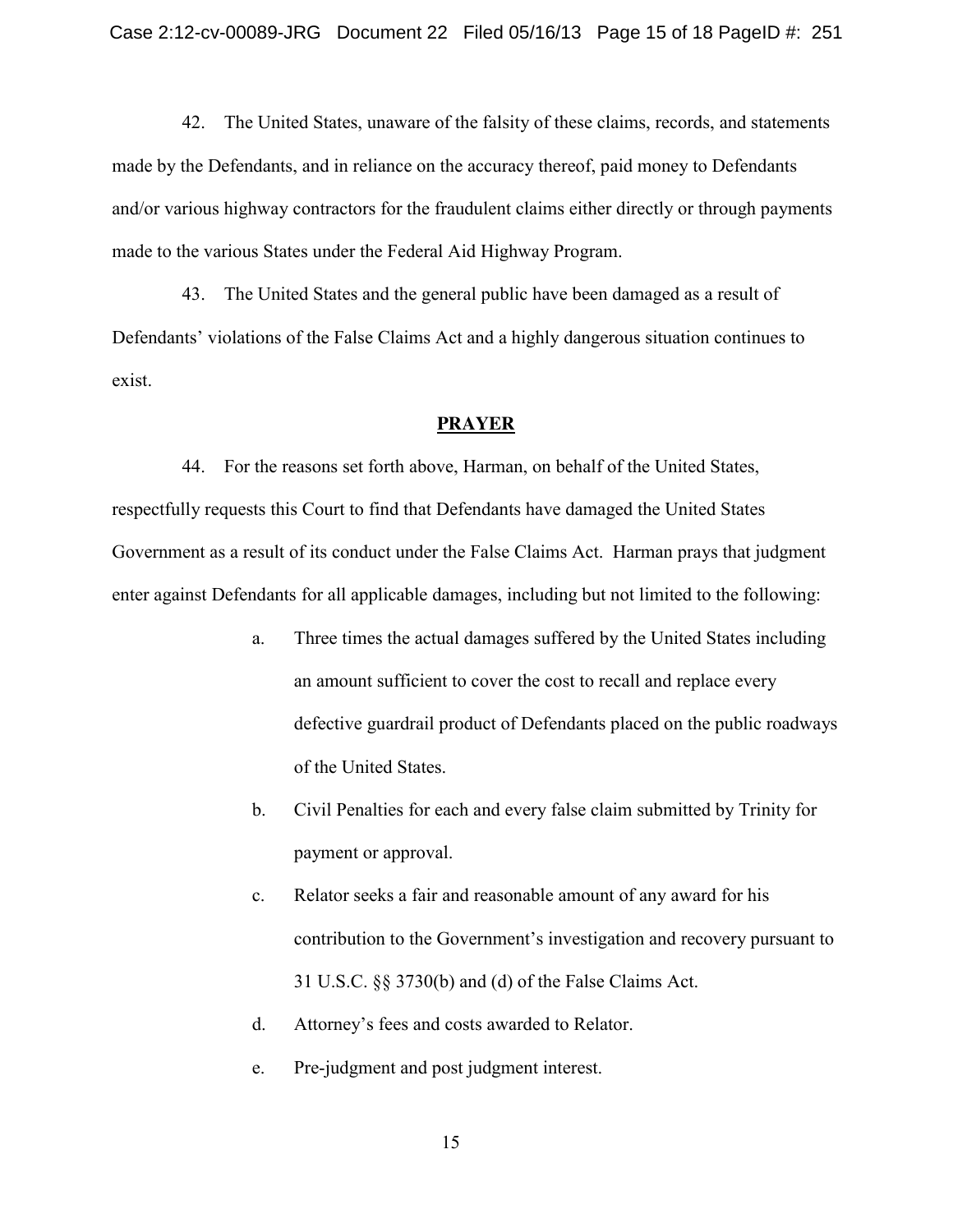f. All other relief on behalf of the Relator and/or United States

Government to which they may be entitled at law or equity.

Dated: May 16, 2013 /s/ jbm

Josh B. Maness TX State Bar No. 24046340 P.O. Box 1785 Marshall, TX 75671 Telephone: (903) 407-8455 Facsimile: (877)320-5751 manessjosh@hotmail.com

Justin Kurt Truelove TX State Bar No. 24013653 TRUELOVE LAW FIRM, PLLC 100 West Houston Marshall, TX 75670 Telephone: (903) 938-8321 Facsimile: (903) 215-8510 kurt@truelovelawfirm.com

 Nicholas A. Gravante, Jr. Boies, Schiller & Flexner LLP 575 Lexington Avenue New York, NY 10022 ngravante@bsfllp.com

George F. Carpinello Boies, Schiller & Flexner LLP 10 North Pearl Street, 4th Floor Albany, NY 12207 gcarpinello@bsfllp.com

Karen C. Dyer George R. Coe Boies, Schiller & Flexner LLP 121 S. Orange Avenue, Suite 840 Orlando, FL 32801 kdyer@bsfllp.com gcoe@bsfllp.com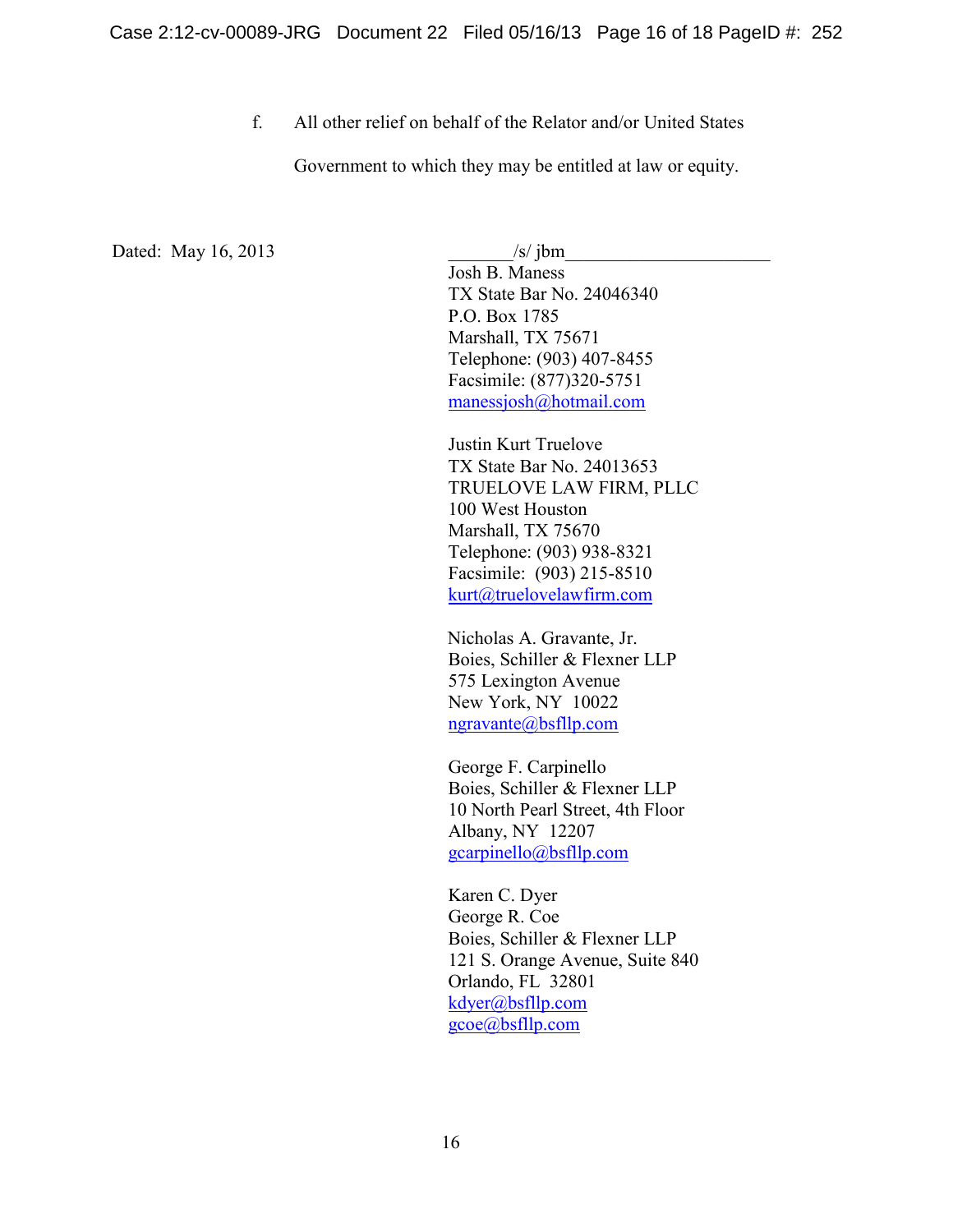Wyatt B. Durrette, Jr. Debbie G. Seidel DurretteCrump PLC Bank of America Center 1111 E. Main Street, 16<sup>th</sup> Floor Richmond, VA 23219 wdurrette@durrettecrump.com dseidel@durrettecrump.com

 *Attorneys for Relator*